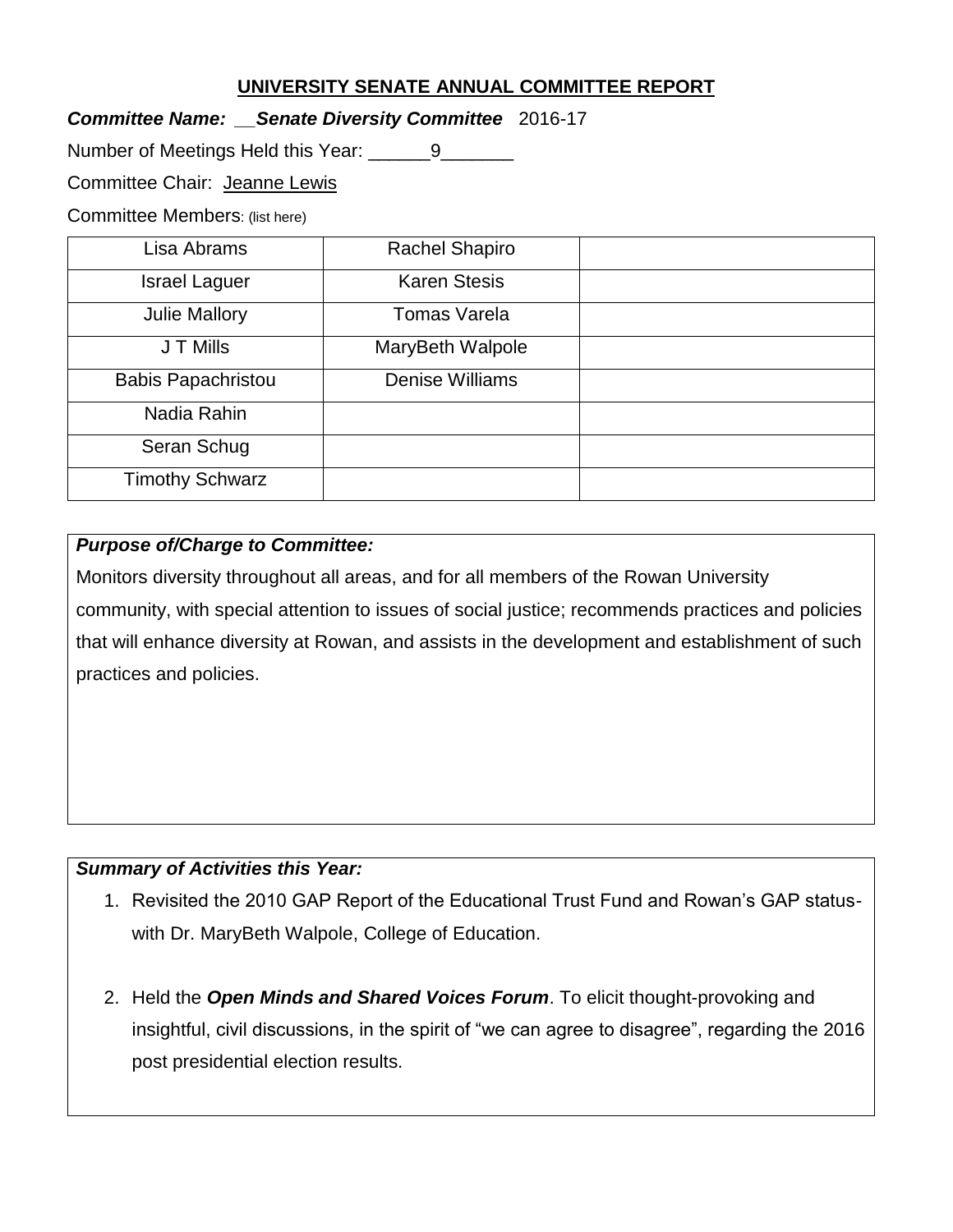- 3. Invited panelist Mike Cantnor, Assistant VP of Public Safety and Emergency Management, Reid Latent; Nyssa Taylor, Title IX Coordinator, to address/discuss *Timely Warning and Immediate Notification Language/ Policy*; **Clery Act** and *Title IX*.
- 4. Sponsored the *4 th Annual Excellence in Diversity Awards Ceremony/Dinner*, for Faculty, Professional Staff and Students.
- 5. Reviewed research and draft of a proposed *transgender bathroom policy statement* developed by Dr. Rachael Shapiro, Assistant Professor, Writing Arts department, for future institutional approval.
- 6. Established Diversity related events/activity calendar (developed by Nadia Rahin and Karen Stesis (2016-2017 Diversity Committee members).

-use additional pages if required

-**Do not include suggestions & recommendations with this report** - use **separate form** for recording purposes

# **UNIVERSITY SENATE ANNUAL COMMITTEE SUGGESTIONS & RECOMMENDATIONS**

2016-17

## SUGGESTIONS/RECOMMENDATIONS

**1.** Diversity Committee should continue review and research regarding **faculty/staff hiring practices.** We are concerned that diversity in faculty/professional staff is not representative of student population.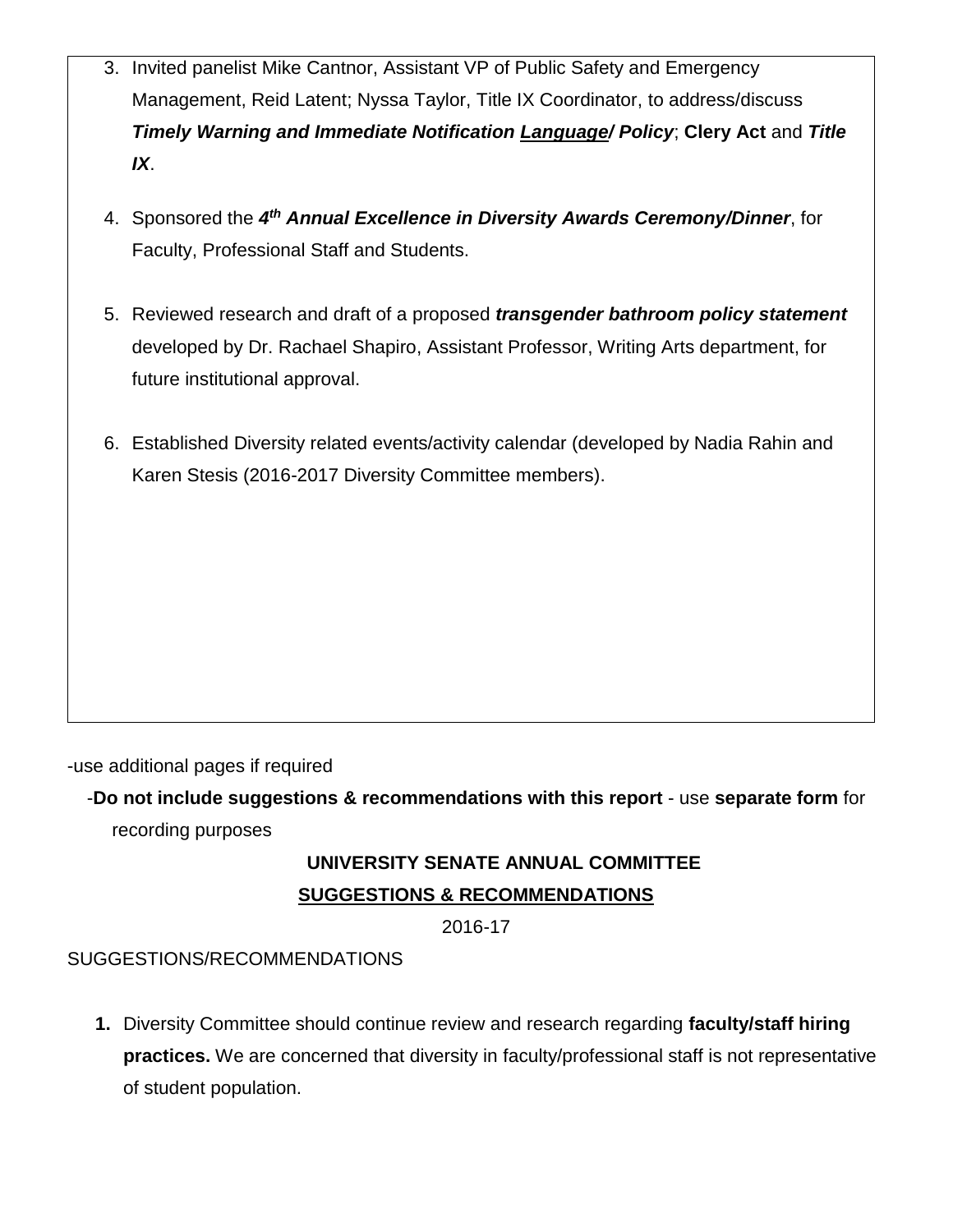- **2.** The Diversity Committee should follow-up with review/proposal for official institutional transgender bathroom statement. Also, the Diversity Committee will develop 'open voice' opportunities for LGBTQ faculty/staff to discuss concerns and issues the committee.
- 3. The Diversity Committee should explore the establishment of the Green Dot program for students experiencing persecution, and discrimination. To provide education on the ways that bystanders and witnesses can act to support faculty, staff, and students who are being hurt or abused.
- 4. The Diversity Committee should engage in research on developing ways to promote listening, acknowledgement, and understanding by the administration, faculty, staff and students regarding issues related to discrimination, marginalization and safety.
- 5. The Diversity Committee should explore the idea of building mentorship and support systems for underrepresented groups.
- 6. The Diversity should explore the use of Rowan's Art Gallery, as a space for multi-media installation of various expressive arts and narrative projects about diversity on Rowan's campuses.
- 7. The Diversity Committee should maintain the diversity related calendar of campus events/activities developed by Nadia Rahin and Karen Stesis (2016-2017 Diversity Committee members); with committee members rotating coverage/support.
- 8. The Diversity Committee should revisit the *2010 and 2016 GAP Report of the Educational Trust Fund* – with Dr. MaryBeth Walpole and Dr. Rory McElwee, with special attention given to Rowan's GAP status, and anticipated improvement variables and future suggestions.
- 9. The Diversity Committee should invite Dr. Newell to discuss/address the university's commitment to diversity and developing a cooperative relationship for future diversity initiatives.
- 10.The Diversity Committee, because of student award opportunities, should continue to be the sponsor of the Excellence in Diversity Award Celebration.